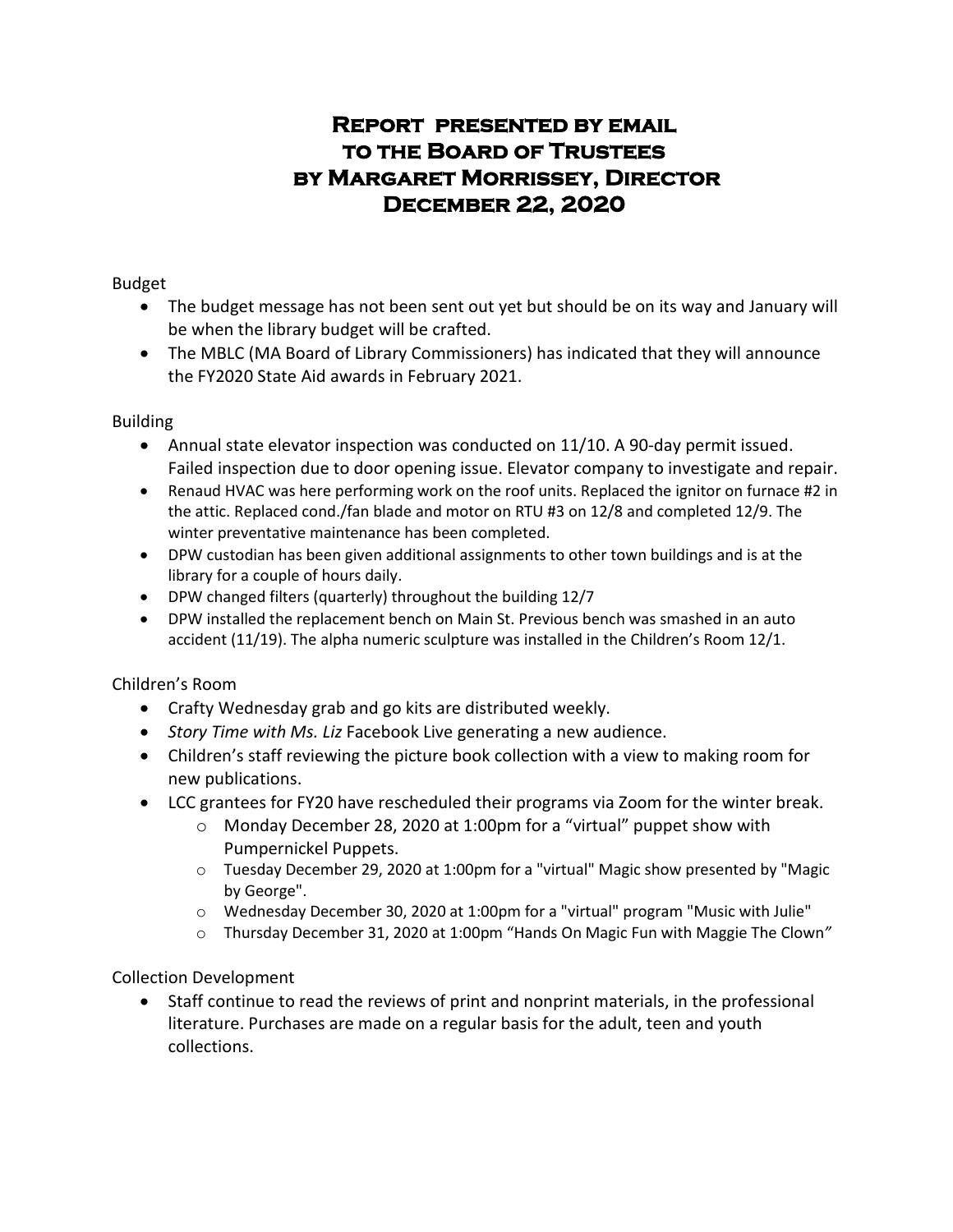Grants

- Laptop and additional technology accessories have been received and will be processed for payment via the Cares Act 2.
- Discussed the changes with the Southbridge Cultural Council liaison regarding adjustments to the 2020 events schedule for the Local Cultural Council grants.
- Submitted some letters of support for the 2021 LCC Grant Round.

### Grants and Donations

- LCC Grants awarded for the 2020 cycle that were postponed can be rescheduled in 2021 (until 8/14)
- LCC grant 2021 round closed 12/14 and the library worked with presenters to submit applications

## Outreach

- Participated in area library directors meeting to discuss areas of common interest 11/10.
- October's virtual art exhibit by Philipston-MA based artist Joe Smith averaged 587 reaches on Facebook each day. One painting was sold and the Friends of JEL will receive a 15% commission.
- Kathryn Sotar presented her fiber art exhibition in November. She is a Southbridge-based business, known as K-Sew. Kathryn's work includes pillows, bags, scrunchies, decor and more. This exhibition is averaging 343 reaches per day.
- As the pandemic has altered our annual gingerbread making activity and month-long display, a virtual, mixed-media exhibition is taking place this December. "Winter Wonderland" features all things winter-themed, and includes various objects such as late 19th and early-20th century photography, thematic book displays, seasonal decor around the Library created by staff, and other treasures from the collection that relate to snow, December, winter, the solstice, Chanukah, Christmas, Kwanzaa, and more. Thus far, the exhibition has reached an average of 816 fans each day.

#### Programs

- All programs have been suspended since 3/17.
- Performances (funded by the LCC 2020 grant cycle) that were postponed in 2020 due to the pandemic, have until August  $14<sup>th</sup>$  to be presented.

# Reference

- The adult services librarian has assisted patrons with genealogy research and has also worked with patrons researching historic properties in the area.
- Statistics already flowing in from the recently acquired databases *Brainfuse* on Homework Help and Job Finding. Preparation is underway for a presentation to staff to promote the use of this resource.
- Learning the nuances of the new databases that the library has subscribed to from *Brainfuse* on Homework Help and Job Finding. Preparation is underway for a presentation to staff to promote the use of this resource.